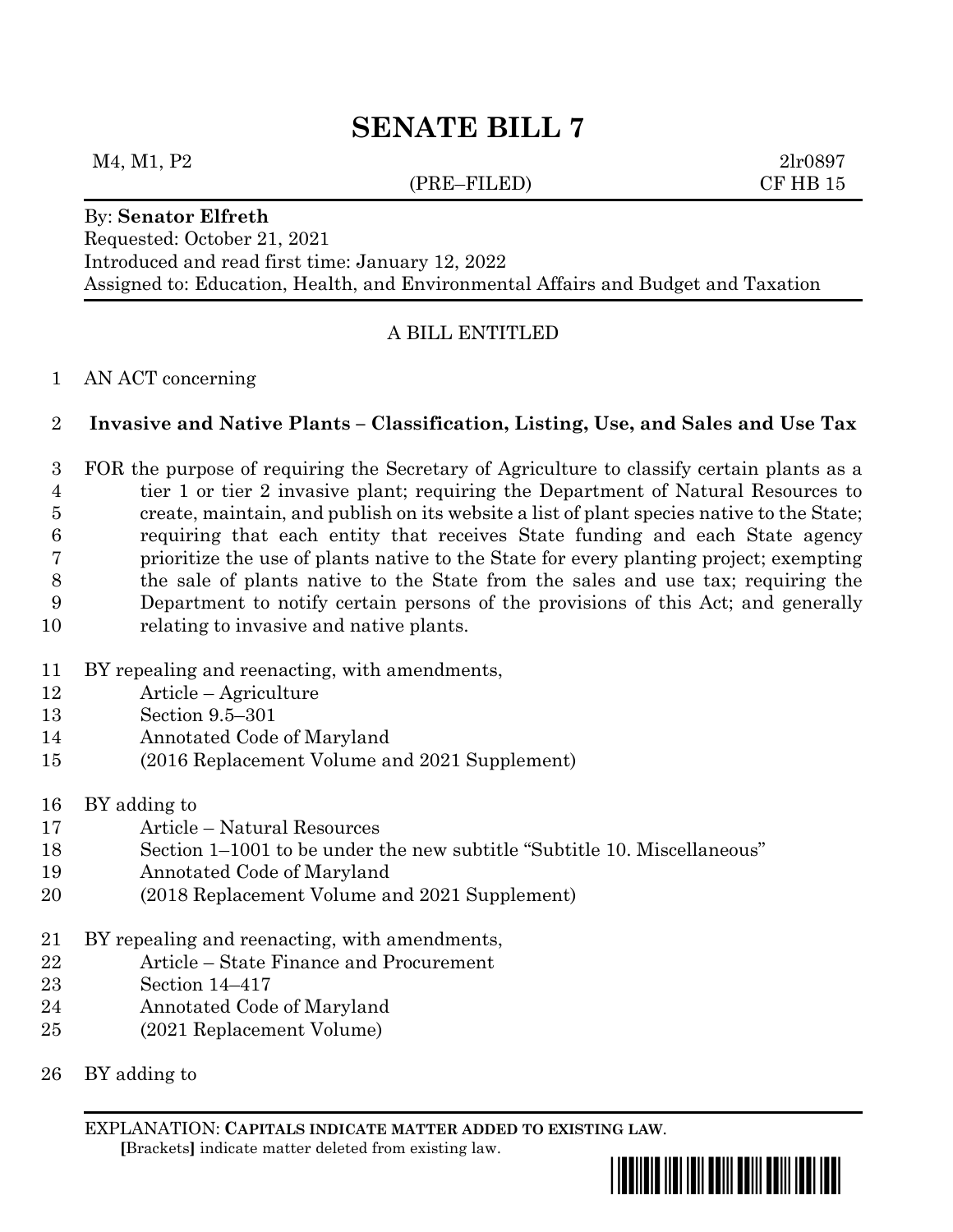Article – Tax – General Section 11–244 Annotated Code of Maryland (2016 Replacement Volume and 2021 Supplement) SECTION 1. BE IT ENACTED BY THE GENERAL ASSEMBLY OF MARYLAND, That the Laws of Maryland read as follows: **Article – Agriculture** 9.5–301. **(A)** The Secretary, with the advice of the Committee, shall: 10 (1) On or before October 1, 2012, adopt regulations that: (i) Establish a science–based risk assessment protocol for invasive plants that: 13 1. Will serve as a basis for creating a two–tiered regulatory approach for controlling invasive plants in the State; and 2. Considers the harm, as determined by the Secretary, that invasive plants cause in the State, including: 17 A. Economic harm; 18 B. Ecological harm; C. Environmental harm; and D. Harm to human health; (ii) Govern administrative orders that the Secretary may issue to enforce this subtitle; and 23 (iii) Establish a procedure for the approval required under § 9.5–302 of this subtitle for activities involving tier 1 invasive plants. (2) On or before October 1, 2013, adopt regulations that: (i) Establish a list of tier 1 plants and tier 2 plants in accordance with the risk assessment protocol adopted under paragraph (1) of this subsection; (ii) Establish a procedure for classification or declassification of an invasive plant as a tier 1 invasive plant or a tier 2 invasive plant;

**SENATE BILL 7**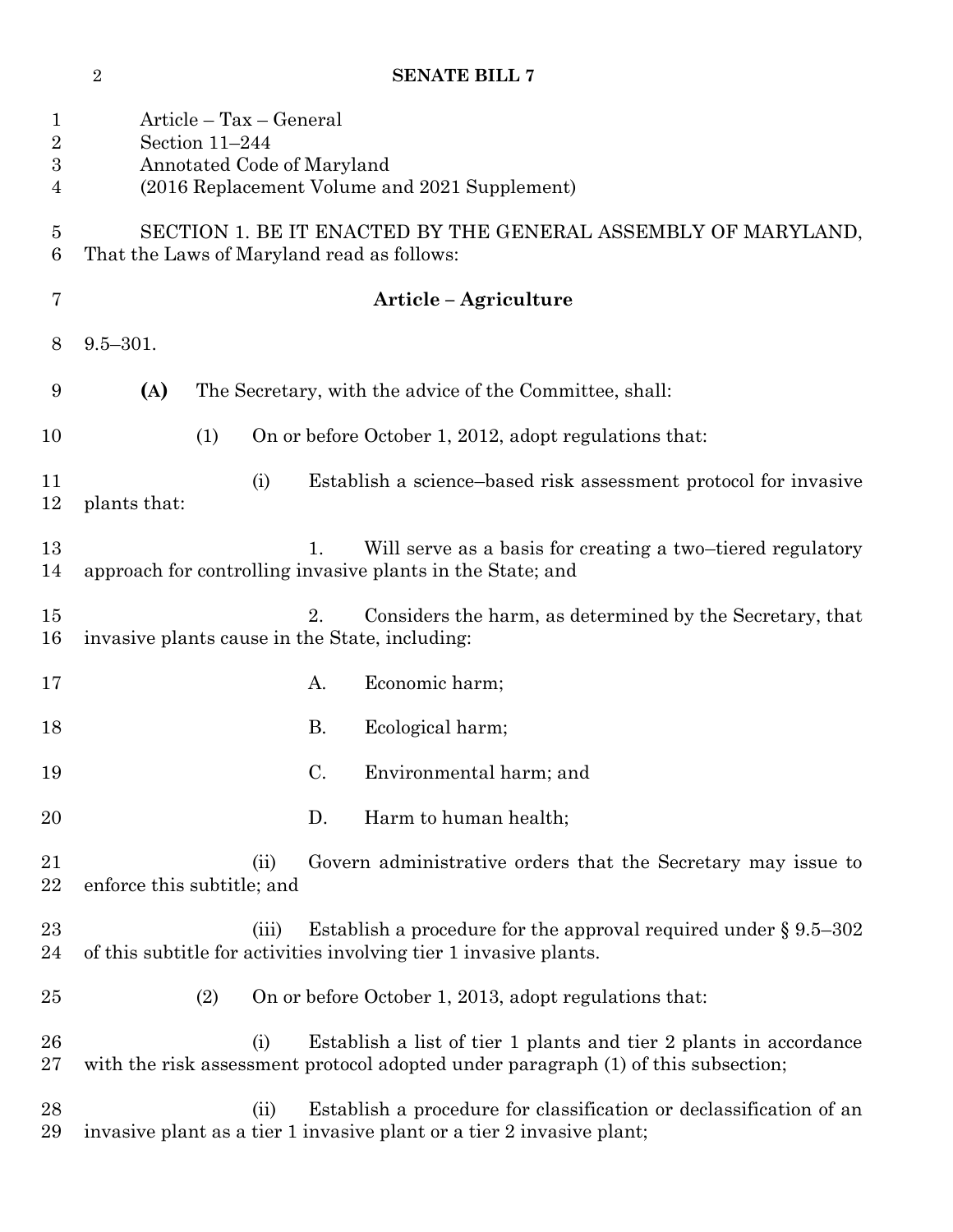# **SENATE BILL 7** 3

| 1<br>$\overline{2}$<br>3          | Phase in the implementation of the requirements of this subtitle<br>(iii)<br>with consideration of the economic impact of these requirements on nurseries, landscapers,<br>plant wholesalers, plant retailers, and any other industry;                                                                                         |
|-----------------------------------|--------------------------------------------------------------------------------------------------------------------------------------------------------------------------------------------------------------------------------------------------------------------------------------------------------------------------------|
| $\overline{4}$                    | Establish a procedure for the disposal of tier 1 plants;<br>(iv)                                                                                                                                                                                                                                                               |
| $\overline{5}$<br>$6\phantom{.}6$ | Designate the format, size, and content of the sign required<br>(v)<br>under § 9.5–302(b)(1) of this subtitle; and                                                                                                                                                                                                             |
| 7<br>8                            | Provide for the distribution of a list of tier 2 invasive plants to<br>(vi)<br>licensed nurseries, plant dealers, and plant brokers on an annual basis.                                                                                                                                                                        |
| 9<br>10<br>11<br>12               | THE SECRETARY SHALL CLASSIFY AS A TIER 1 INVASIVE PLANT<br>(1)<br>(B)<br>OR A TIER 2 INVASIVE PLANT EACH PLANT IDENTIFIED AS INVASIVE IN THE<br>NATIONAL PARK SERVICE'S AND U.S. FISH AND WILDLIFE SERVICE'S PLANT<br><b>INVADERS OF MID-ATLANTIC NATURAL AREAS.</b>                                                           |
| 13<br>14<br>15<br>16<br>17        | NOTHING IN THIS SECTION MAY BE CONSTRUED AS LIMITING THE<br>(2)<br>SECRETARY'S AUTHORITY TO CLASSIFY AS A TIER 1 INVASIVE PLANT OR A TIER 2<br>INVASIVE PLANT PLANTS NOT IDENTIFIED AS INVASIVE IN THE NATIONAL PARK<br>SERVICE'S AND U.S. FISH AND WILDLIFE SERVICE'S PLANT INVADERS OF<br><b>MID-ATLANTIC NATURAL AREAS.</b> |
| 18                                | <b>Article - Natural Resources</b>                                                                                                                                                                                                                                                                                             |
|                                   | <b>SUBTITLE 10. MISCELLANEOUS.</b>                                                                                                                                                                                                                                                                                             |
| 19                                |                                                                                                                                                                                                                                                                                                                                |
| 20                                | $1 - 1001.$                                                                                                                                                                                                                                                                                                                    |
| 21<br>22                          | (A)<br>THE DEPARTMENT SHALL CREATE, MAINTAIN, AND PUBLISH ON ITS<br>WEBSITE A LIST OF PLANT SPECIES NATIVE TO THE STATE.                                                                                                                                                                                                       |
| 23<br>24<br>25                    | THE LIST CREATED UNDER SUBSECTION (A) OF THIS SECTION SHALL<br>(B)<br><b>IDENTIFY NATIVE PLANTS THAT MAY BE USED AND PLANTED AS AN ALTERNATIVE TO</b><br>THE USE AND PLANTING OF TIER 2 INVASIVE PLANTS.                                                                                                                       |
| 26                                | <b>Article - State Finance and Procurement</b>                                                                                                                                                                                                                                                                                 |
| 27                                | $14 - 417.$                                                                                                                                                                                                                                                                                                                    |
| 28<br>29<br>30                    | Except as provided in [subsection (b)] <b>PARAGRAPH</b> $(2)$ of this [section]<br>(1)<br>(a)<br>SUBSECTION, on or after July 1, 2022, State funds may not be used to purchase or plant<br>an invasive plant species for an outdoor project.                                                                                   |